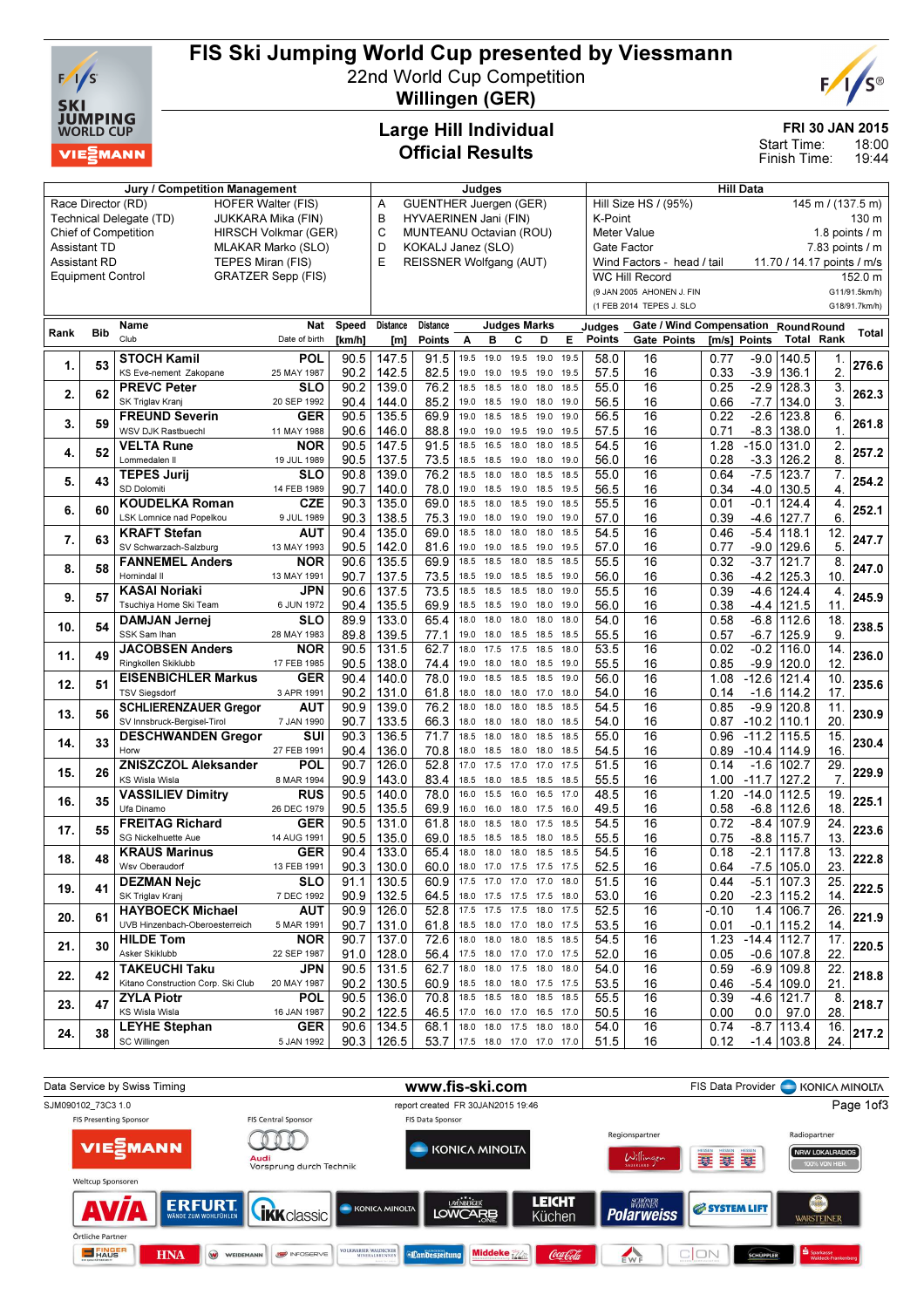

# FIS Ski Jumping World Cup presented by Viessmann

22nd World Cup Competition



Willingen (GER)

### Large Hill Individual Official Results

FRI 30 JAN 2015

18:00 19:44 Start Time: Finish Time:

|      |            | Name                                                   | Nat                      | Speed        | Distance       | Distance                      |      |                          | Judges Marks |                |              | Judges        | Gate / Wind Compensation Round Round |              |                   |               |                   |       |
|------|------------|--------------------------------------------------------|--------------------------|--------------|----------------|-------------------------------|------|--------------------------|--------------|----------------|--------------|---------------|--------------------------------------|--------------|-------------------|---------------|-------------------|-------|
| Rank | <b>Bib</b> | Club                                                   | Date of birth            | [km/h]       | [m]            | <b>Points</b>                 | Α    | в                        | c            | D              | Е            | <b>Points</b> | Gate Points                          |              | [m/s] Points      |               | <b>Total Rank</b> | Total |
|      |            | <b>ITO Daiki</b>                                       | JPN                      | 90.8         | 127.0          | 54.6                          | 17.5 | 17.5                     | 17.5         | 17.0           | 17.5         | 52.5          | 16                                   | 0.04         |                   | $-0.5$ 106.6  | 27.               |       |
| 25.  | 50         | Megmilk Snow Brand Ski Team                            | 27 DEC 1985              | 90.8         | 130.5          | 60.9                          | 18.0 | 17.5                     | 17.5 17.0    |                | 18.0         | 53.0          | 16                                   | 0.30         |                   | $-3.5$ 110.4  | 19.               | 217.0 |
| 26.  | 46         | <b>NEUMAYER Michael</b>                                | GER                      | 90.9         | 135.0          | 69.0                          | 17.5 | 17.0                     | 17.5         | 18.5           | 18.0         | 53.0          | 16                                   | 0.99         |                   | $-11.6$ 110.4 | 21.               | 210.7 |
|      |            | SC 1906 Oberstdorf                                     | 15 JAN 1979              | 90.9         | 125.5          | 51.9                          | 17.0 | 17.0                     | 17.0         | 16.5           | 17.0         | 51.0          | 16                                   | 0.22         |                   | $-2.6$ 100.3  | 26.               |       |
| 27.  | 40         | <b>DESCOMBES SEVOIE Vincent</b>                        | <b>FRA</b>               | 90.1         | 131.0          | 61.8                          | 18.0 | 18.0                     | 17.0         | 17.0           | 18.0         | 53.0          | 16                                   | 0.36         | $-4.2$            | 110.6         | 20.               | 208.1 |
|      |            | Douanes - Chamonix                                     | 9 JAN 1984               | 90.1         | 125.0          | 51.0                          | 17.0 | 17.5                     | 18.0         | 16.5           | 17.0         | 51.5          | 16                                   | 0.43         | $-5.0$            | 97.5          | 27.               |       |
| 28.  | 44         | <b>KOFLER Andreas</b>                                  | AUT                      | 90.5         | 130.5          | 60.9                          | 17.5 | 18.0                     | 17.0         | 17.5           | 17.5         | 52.5          | 16                                   | 0.96         | $-11.2$           | 102.2         | 30.               | 204.6 |
|      |            | SV Innsbruck-Bergisel-Tirol                            | 17 MAY 1984              | 90.5         | 130.0          | 60.0                          | 18.0 | 18.0                     | 17.0         | 17.5           | 18.0         | 53.5          | 16                                   | 0.95         | $-11.1$           | 102.4         | 25.               |       |
| 29.  | 32         | <b>FETTNER Manuel</b><br>SV Innsbruck-Bergisel-Tirol   | AUT<br>17 JUN 1985       | 90.4<br>90.5 | 134.0<br>122.0 | 67.2<br>45.6                  | 18.0 | 18.5<br>17.0 17.0        | 18.0<br>16.5 | 18.0<br>16.5   | 18.0<br>17.0 | 54.0<br>50.5  | 16<br>16                             | 1.01<br>0.32 | $-11.8$<br>$-3.7$ | 109.4<br>92.4 | 23.<br>30.        | 201.8 |
|      |            | <b>MURANKA Klemens</b>                                 | POL                      | 90.5         | 127.5          | 55.5                          | 17.5 | 18.0                     | 17.5         | 17.0           | 17.5         | 52.5          | 16                                   | 0.38         | $-4.4$            | 103.6         | 28.               |       |
| 30.  | 24         | TS Wisla Zakopane                                      | 31 AUG 1994              | 90.1         | 129.0          | 58.2                          |      | 17.5 17.0                |              | 17.5 17.0 17.5 |              | 52.0          | 16                                   | 1.31         | $-15.3$           | 94.9          | 29.               | 198.5 |
|      |            |                                                        |                          |              |                |                               |      |                          |              |                |              |               |                                      |              |                   |               |                   |       |
|      |            | not qualified for final round                          |                          |              |                |                               |      |                          |              |                |              |               |                                      |              |                   |               |                   |       |
|      | 16         | <b>AHONEN Janne</b>                                    | <b>FIN</b>               | 90.4         | 126.0          | 52.8                          |      | 17.5 17.5 18.0 17.5 17.5 |              |                |              | 52.5          | 16                                   | 0.33         | $-3.9$            | 101.4         | 31.               |       |
| 31.  |            | Lahden Hiihtoseura                                     | 11 MAY 1977              |              |                |                               |      |                          |              |                |              |               |                                      |              |                   |               |                   | 101.4 |
| 32.  | 31         | ZIOBRO Jan                                             | POL                      | 90.4         | 128.5          | 57.3                          |      | 17.5 16.5                |              | 16.5 17.5 17.0 |              | 51.0          | 16                                   | 0.72         | $-8.4$            | 99.9          | 32.               | 99.9  |
|      |            | <b>WKS Zakopane</b>                                    | 24 JUN 1991              |              |                |                               |      |                          |              |                |              |               |                                      |              |                   |               |                   |       |
| 32.  | 21         | <b>LAMY CHAPPUIS Ronan</b>                             | <b>FRA</b>               | 90.8         | 127.0          | 54.6                          |      | 17.5 16.5 17.0 17.5 17.0 |              |                |              | 51.5          | 16                                   | 0.53         | $-6.2$            | 99.9          | 32.               | 99.9  |
|      |            | Bois D'amont                                           | 10 SEP 1993              |              |                |                               |      |                          |              |                |              |               |                                      |              |                   |               |                   |       |
| 34.  | 22         | <b>TOCHIMOTO Shohei</b><br>Megmilk Snow Brand Ski Team | JPN<br>21 DEC 1989       | 90.0         | 126.5          | 53.7                          |      | 17.5 17.0 17.0 17.0 17.0 |              |                |              | 51.0          | 16                                   | 0.51         | $-6.0$            | 98.7          | $\overline{34}$ . | 98.7  |
|      |            | <b>BRESADOLA Davide</b>                                | ITA                      | 90.2         | 125.0          | 51.0                          |      | 17.0 16.0 16.0 17.0 17.5 |              |                |              | 50.0          | 16                                   | 0.26         | $-3.0$            | 98.0          | 35.               |       |
| 35.  | 29         | C.S. Esercito                                          | 10 SEP 1988              |              |                |                               |      |                          |              |                |              |               |                                      |              |                   |               |                   | 98.0  |
|      |            | <b>POPPINGER Manuel</b>                                | AUT                      | 90.0         | 125.0          | 51.0                          |      | 17.0 17.0 17.0 17.0 17.5 |              |                |              | 51.0          | 16                                   | 0.39         | $-4.6$            | 97.4          | 36.               |       |
| 36.  | 28         | SV Innsbruck-Bergisel-Tirol                            | 19 MAY 1989              |              |                |                               |      |                          |              |                |              |               |                                      |              |                   |               |                   | 97.4  |
| 37.  | 25         | <b>GANGNES Kenneth</b>                                 | <b>NOR</b>               | 91.1         | 124.0          | 49.2                          |      | 17.0 17.5 16.5 16.5 17.0 |              |                |              | 50.5          | 16                                   | 0.34         | $-4.0$            | 95.7          | 37.               | 95.7  |
|      |            | Kolbukameratene IL                                     | 15 MAY 1989              |              |                |                               |      |                          |              |                |              |               |                                      |              |                   |               |                   |       |
| 38.  | 9          | <b>KORNILOV Denis</b>                                  | <b>RUS</b>               | 90.3         | 123.5          | 48.3                          |      | 17.0 17.0                | 16.5 17.0    |                | 17.5         | 51.0          | 16                                   | 0.39         | $-4.6$            | 94.7          | 38.               | 94.7  |
|      |            | Sdushor N. Novgorod Dinamo                             | 17 AUG 1986              |              |                |                               |      |                          |              |                |              |               |                                      |              |                   |               |                   |       |
| 39.  | 23         | JANDA Jakub                                            | <b>CZE</b>               | 90.2         | 123.5          | 48.3                          |      | 17.5 17.5 17.0 17.5 17.5 |              |                |              | 52.5          | 16                                   | 0.54         | $-6.3$            | 94.5          | 39.               | 94.5  |
|      |            | Dukla Liberec<br><b>SAKUYAMA Kento</b>                 | 27 APR 1978<br>JPN       | 90.2         | 123.5          | 48.3                          | 17.0 | 16.5                     | 16.5         | 16.5 17.5      |              | 50.0          | 16                                   | 0.39         | $-4.6$            | 93.7          | 40.               |       |
| 40.  | 27         | Kitano Construction Corp. Ski Team                     | 3 JUL 1990               |              |                |                               |      |                          |              |                |              |               |                                      |              |                   |               |                   | 93.7  |
|      |            | <b>ZOGRAFSKI Vladimir</b>                              | BUL                      | 89.9         | 123.5          | 48.3                          |      | 16.5 17.0 16.5 16.5 17.0 |              |                |              | 50.0          | 16                                   | 0.42         | $-4.9$            | 93.4          | 41.               |       |
| 41.  | 17         | <b>NSA</b>                                             | 14 JUL 1993              |              |                |                               |      |                          |              |                |              |               |                                      |              |                   |               |                   | 93.4  |
|      |            | <b>ALEXANDER Nicholas</b>                              | <b>USA</b>               | 90.8         | 123.0          | 47.4                          |      | 17.0 17.0 17.0 17.0 17.0 |              |                |              | 51.0          | 16                                   | 0.44         | $-5.1$            | 93.3          | 42.               |       |
| 42.  | 8          | Lebanon Outing Club                                    | 24 AUG 1988              |              |                |                               |      |                          |              |                |              |               |                                      |              |                   |               |                   | 93.3  |
| 43.  | 15         | <b>COLLOREDO Sebastian</b>                             | ITA                      | 90.1         | 122.0          | 45.6                          |      | 17.0 17.0 16.5 16.5 17.5 |              |                |              | 50.5          | 16                                   | 0.36         | $-4.2$            | 91.9          | 43.               | 91.9  |
|      |            | GRUPPO SCIATORI FIAMME GIALLE                          | 9 SEP 1987               |              |                |                               |      |                          |              |                |              |               |                                      |              |                   |               |                   |       |
| 44.  | 20         | <b>NAGLIC Tomaz</b>                                    | SLO                      | 90.2         | 122.0          | 45.6                          |      | 17.0 17.0 16.5 17.0 17.0 |              |                |              | 51.0          | 16                                   | 0.43         | $-5.0$            | 91.6          | 44.               | 91.6  |
|      |            | SSK Alpina Ziri                                        | 18 JUL 1989              |              |                |                               |      |                          |              |                |              |               |                                      |              |                   |               |                   |       |
| 45.  | 19         | <b>JUSTIN Rok</b><br>SSD Stol Zirovnica                | <b>SLO</b><br>6 APR 1993 | 90.5         | 119.5          | 41.1                          |      | 17.0 16.5 17.0 16.5 17.0 |              |                |              | 50.5          | 16                                   | 0.14         | $-1.6$            | 90.0          | 45.               | 90.0  |
|      |            | <b>PUNGERTAR Matjaz</b>                                | <b>SLO</b>               | 90.8         | 123.0          | 47.4                          |      | 17.0 16.5 16.5 16.5 17.0 |              |                |              | 50.0          | 16                                   | 0.66         | $-7.7$            | 89.7          | 46.               |       |
| 46.  | 45         | <b>SSK Menges</b>                                      | 14 AUG 1990              |              |                |                               |      |                          |              |                |              |               |                                      |              |                   |               |                   | 89.7  |
|      |            | <b>BOYARINTSEV Vladislav</b>                           | <b>RUS</b>               | 90.4         | 124.0          | 49.2                          |      | 17.5 17.0 16.5 17.0 17.5 |              |                |              | 51.5          | 16                                   |              | $1.12 - 13.1$     | 87.6          | 47.               |       |
| 47.  | 36         | Saint-Petersburg Dinamo                                | 31 OCT 1994              |              |                |                               |      |                          |              |                |              |               |                                      |              |                   |               |                   | 87.6  |
| 48.  | 3          | <b>KALINITSCHENKO Anton</b>                            | <b>RUS</b>               |              | $90.3$   119.0 | 40.2 17.0 16.5 17.0 16.5 16.5 |      |                          |              |                |              | 50.0          | 16                                   | 0.32         | $-3.7$            | 86.5          | 48.               | 86.5  |
|      |            | <b>CWSM Mezhdurechensk</b>                             | 22 JUL 1982              |              |                |                               |      |                          |              |                |              |               |                                      |              |                   |               |                   |       |
| 49.  | 39         | <b>MATURA Jan</b>                                      | <b>CZE</b>               |              | $90.2$   119.0 | 40.2                          |      | 16.5 17.0 16.5 16.5 17.0 |              |                |              | 50.0          | 16                                   | 0.45         | $-5.3$            | 84.9          | 49.               | 84.9  |
|      |            | Dukla Liberec                                          | 29 JAN 1980              |              |                |                               |      |                          |              |                |              |               |                                      |              |                   |               |                   |       |
| 50.  | 37         | <b>MAEAETTAE Jarkko</b>                                | FIN                      |              | $90.3$   119.0 | 40.2                          |      | 16.0 16.5 16.0 16.5 16.5 |              |                |              | 49.0          | 16                                   | 0.75         | -8.8              | 80.4          | 50.               | 80.4  |
|      |            | Kainuun Hiihtoseura                                    | 28 DEC 1994              |              |                |                               |      |                          |              |                |              |               |                                      |              |                   |               |                   |       |